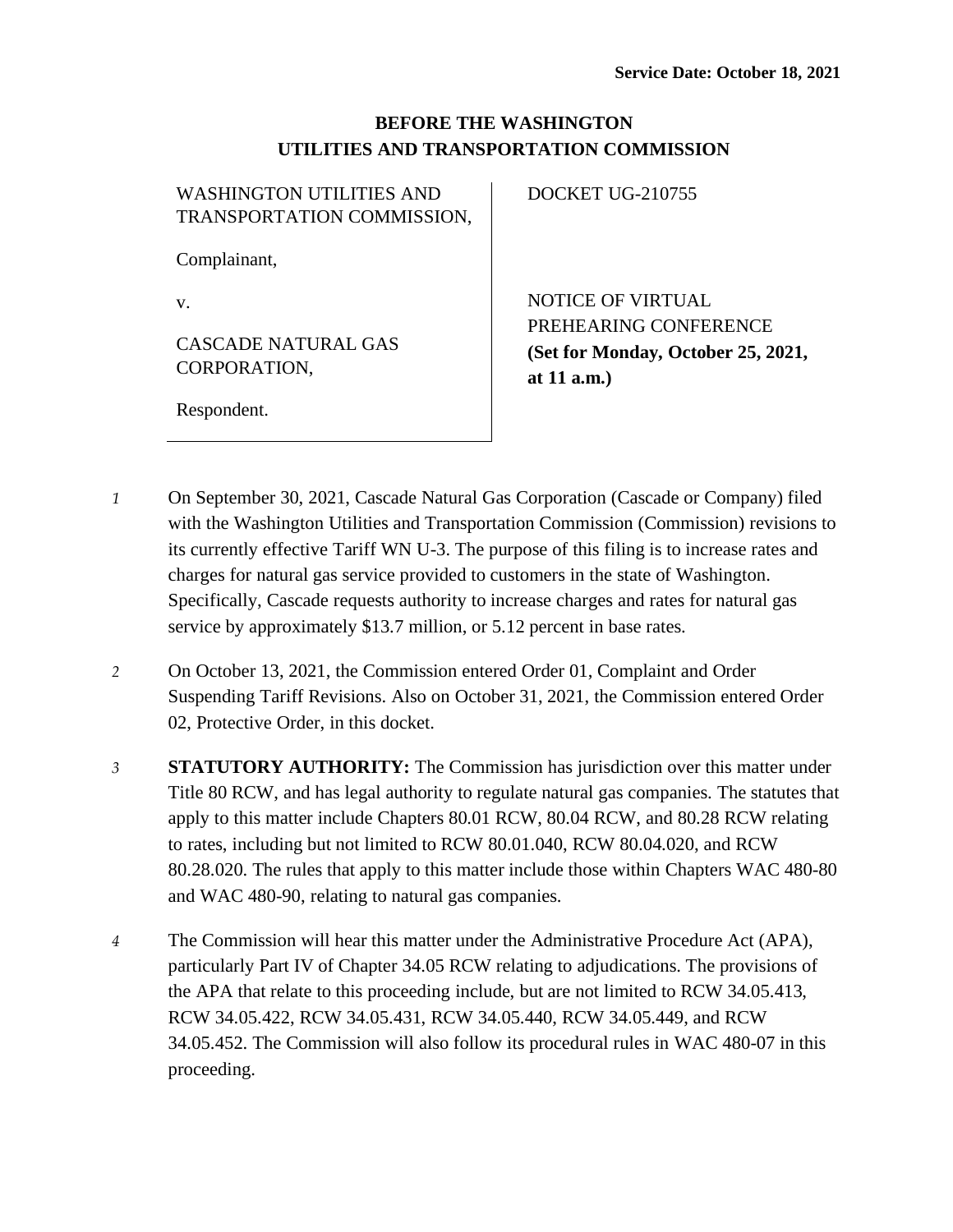- *5* The Commission finds there is good cause to hear this matter on shortened notice. *See*  WAC 480-07-440(1)(a) and RCW 34.05.434.
- *6* **THE COMMISSION GIVES NOTICE That it will hold a virtual prehearing conference in this matter at 11 a.m. on October 25, 2021. To participate in the prehearing conference by telephone, please call (253) 372-2181 and enter the conference ID: 407 020 128#. To participate via Microsoft Teams, please use the following link: [Click here to join the meeting.](https://teams.microsoft.com/l/meetup-join/19%3ameeting_YTg4YTAxYTYtMjEwNy00ZDUxLTlkZGYtNTVkYzQzMzVjY2M1%40thread.v2/0?context=%7b%22Tid%22%3a%2211d0e217-264e-400a-8ba0-57dcc127d72d%22%2c%22Oid%22%3a%22e087eca4-4cd8-416f-8fc0-53ed60dbc833%22%7d)**
- *7* The purpose of the prehearing conference is to consider requests for intervention, resolve scheduling matters including establishing dates for distributing evidence, identify the issues in the proceeding, and determine other matters to assist the Commission in resolving the matter, as listed in WAC 480-07-430.
- *8* **INTERVENTION:** Persons seeking to intervene in the proceeding must file written petitions to intervene at least three business days before the date of the prehearing conference. *See* WAC 480-07-355(a). Party representatives must file a notice of appearance with the Commission no later than the business day before the conference. *See* WAC 480-07-345(2). Any party or witness in need of an interpreter or other assistance should fill out the form attached to this Notice and return it to the Commission. The Commission will set the time and place for the evidentiary hearings at the prehearing conference or by later written notice.
- *9* **THE COMMISSION GIVES NOTICE That any party who fails to attend or participate in the prehearing conference set by this Notice, or any other stage of this proceeding, may be held in default under RCW 34.05.440 and WAC 480-07-450.**
- *10* The names and mailing addresses of all known parties and their known representatives are as follows:

| Complainant: | Washington Utilities and Transportation |
|--------------|-----------------------------------------|
|              | Commission                              |
|              | P.O. Box 47250                          |
|              | Olympia, WA 98504-7250                  |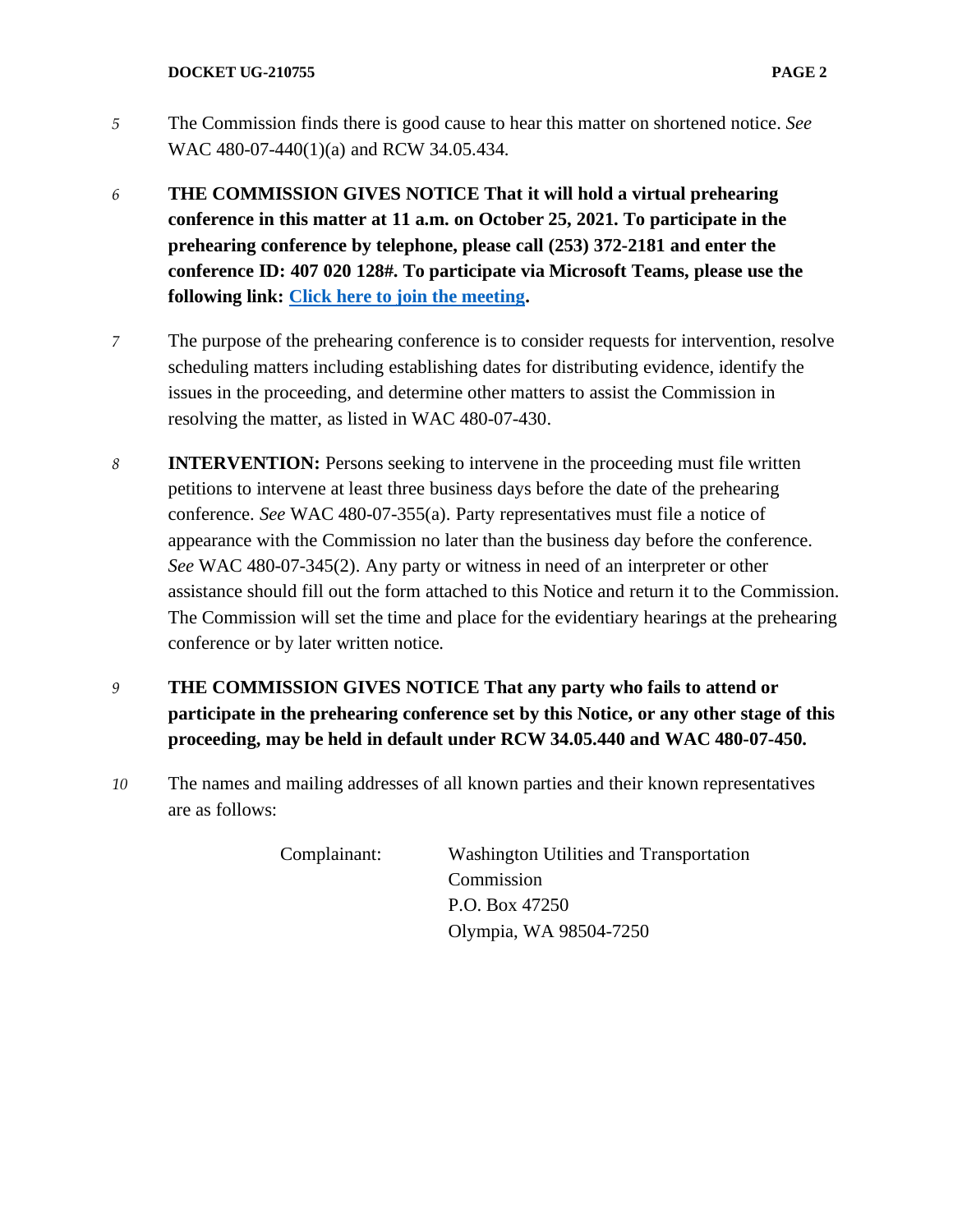| Representative:        | Nash Callaghan                               |
|------------------------|----------------------------------------------|
|                        | Office of the Attorney General               |
|                        | <b>Utilities and Transportation Division</b> |
|                        | P.O. Box 40128                               |
|                        | Olympia, WA 98504-0128                       |
|                        | $(360) 664 - 1187$                           |
|                        | nash.callaghan@utc.wa.gov                    |
|                        |                                              |
| Respondent:            | Lori Blattner                                |
|                        | Director or Regulatory Affairs               |
|                        | <b>Cascade Natural Gas Corporation</b>       |
|                        | 8113 West Grandridge Blvd.                   |
|                        | Kennewick, WA 99336-7166                     |
|                        | $(208)$ 377-6015                             |
|                        | lori.blattner@intgas.com                     |
|                        | cngcregulatory@cngc.com                      |
| Representative:        | Donna Barnett                                |
|                        | Megan Lin                                    |
|                        | Perkins Coie LLP                             |
|                        | 10885 NE 4 <sup>th</sup> Street, Suite 700   |
|                        | Bellevue, WA 98004                           |
|                        | $(425) 635 - 1419$                           |
|                        | dbarnett@perkinscoie.com                     |
|                        | mlin@perkinscoie.com                         |
| <b>Public Counsel:</b> | <b>Ann Paisner</b>                           |
|                        | Nina M. Suetake                              |
|                        | Lisa W. Gafken                               |
|                        | <b>Assistant Attorneys General</b>           |
|                        | Washington Attorney General's Office         |
|                        | <b>Public Counsel Unit</b>                   |
|                        | 800 Fifth Avenue, Suite 2000                 |
|                        | Seattle, WA 98104-3188                       |
|                        | $(206)$ 521-3211                             |
|                        | $(206)$ 389-2055                             |
|                        | $(206)$ 464-6595                             |
|                        | ann.paisner@atg.wa.gov                       |
|                        | nina.suetake@atg.wa.gov                      |
|                        | lisa.gafken@atg.wa.gov                       |
|                        |                                              |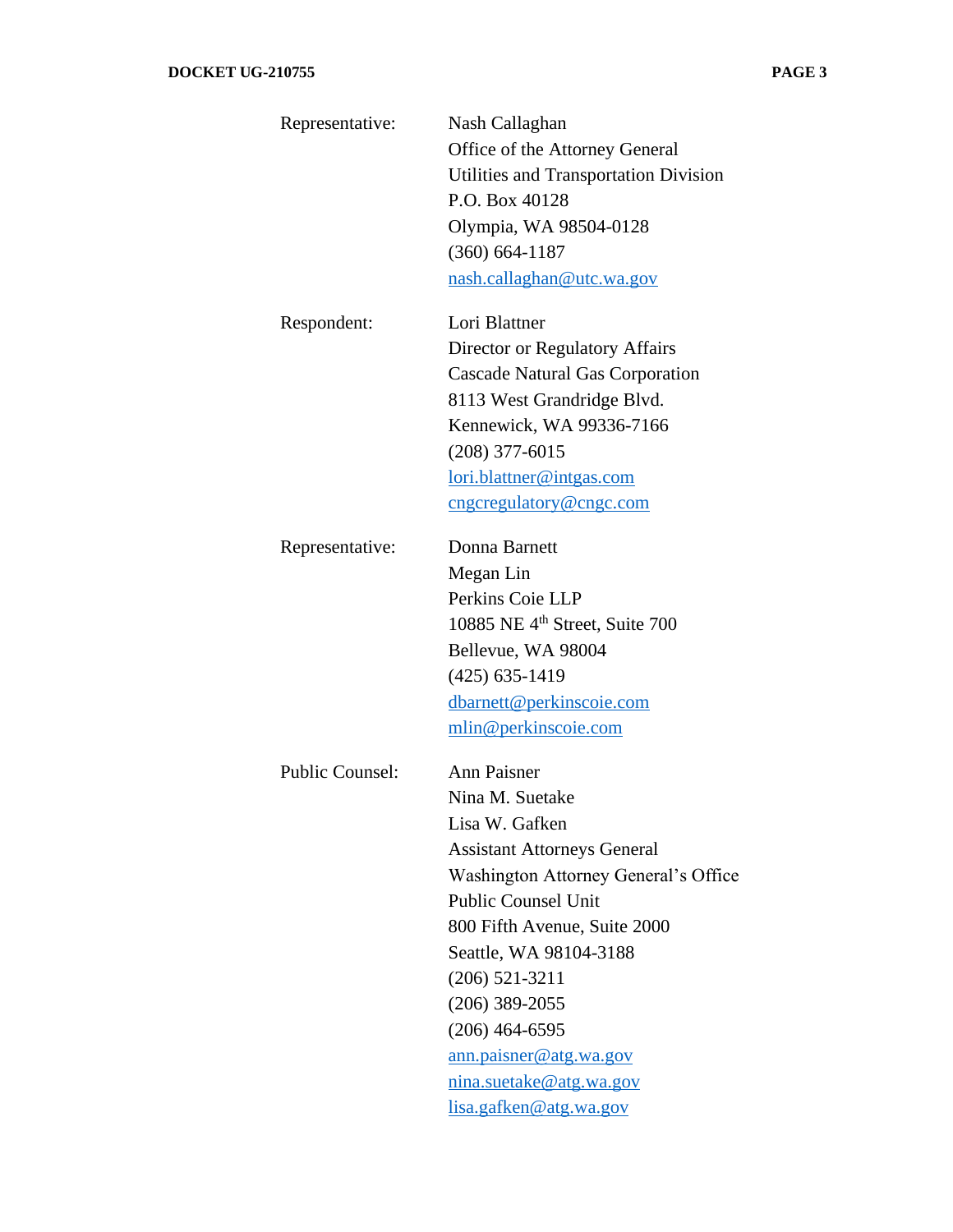- *11* The Commissioners of the Washington Utilities and Transportation Commission, Administrative Law Judge Rayne Pearson, and Administrative Law Judge Samantha Doyle, from the Commission's Administrative Law Division, will preside during this proceeding. $<sup>1</sup>$ </sup>
- *12* The Attorney General has designated Ann Paisner, Lisa W. Gafken, and Nina Suetake from the Public Counsel Unit of the Washington Attorney General's Office (Public Counsel) to represent the public. You may use the Commission's address, shown below, for contacting Public Counsel, or you may contact Public Counsel directly by writing or calling the address or telephone number listed below.
- *13* The Commission will give parties notice of any other procedural phase of the proceeding in writing or on the record, as appropriate during this proceeding.

DATED at Lacey, Washington, and effective October 18, 2021.

## WASHINGTON UTILITIES AND TRANSPORTATION COMMISSION

AMANDA MAXWELL Executive Director and Secretary

Inquiries may be addressed to:

Executive Director and Secretary Washington State Utilities and Transportation Commission P.O. Box 47250 Olympia, WA 98504-7250 (360) 664-1160

- or - Public Counsel Unit Office of the Attorney General 800 Fifth Avenue, Suite 2000 Seattle, WA 98104-3188 (206) 464-7744

<sup>&</sup>lt;sup>1</sup> Judge Pearson can be reached by email at  $r = r \cdot 1$  ray bearson  $\omega$ utc.wa.gov or by phone at (360) 664 1136. Judge Doyle can be reached by email at [samantha.doyle@utc.wa.gov](mailto:samantha.doyle@utc.wa.gov) or by phone at (360) 664-1164.